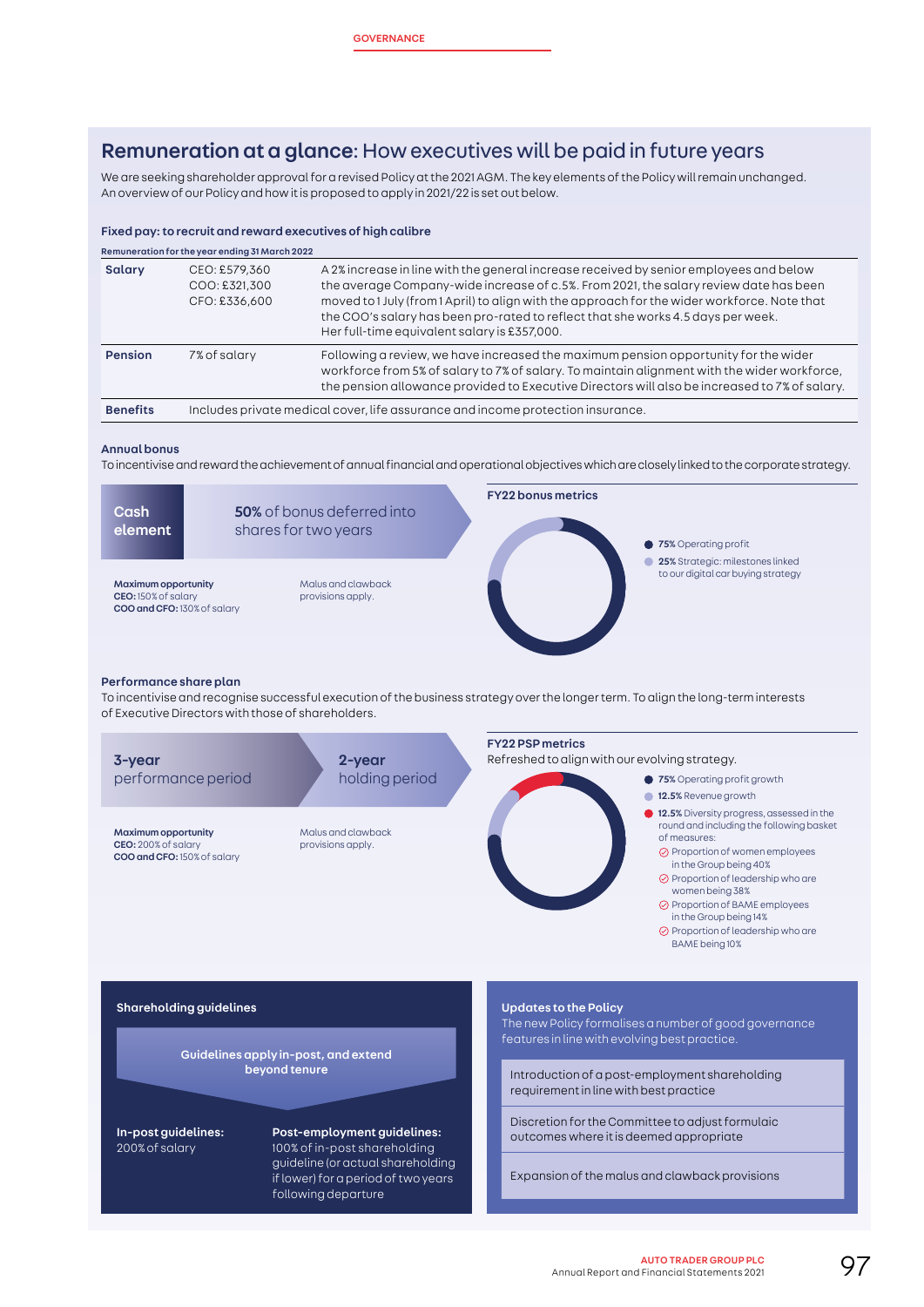# Directors' Remuneration Policy

This Remuneration Policy will be put to shareholders for approval in a binding vote at the AGM on 17 September 2021 and will be effective from this date.

# Policy overview

As outlined in the Remuneration Committee Chair's statement, in light of the requirement to seek shareholder approval for a new Remuneration Policy, the Committee undertook a thorough review of the current remuneration arrangements for Executive Directors, considering a range of potential approaches. The Committee concluded that the current framework remains appropriate and therefore the Policy will be re-submitted to shareholders largely unchanged from the version approved by shareholders at the 2018 AGM. Minor changes have been made to the Policy to reflect changes made over the last few years to reflect the 2018 UK Corporate Governance Code, to reflect prevailing market practice and to clarify the Policy's practical operation.

The Policy is structured so as to ensure that the main elements of remuneration are linked to Company strategy, in line with best practice and aligned with shareholders' interests. The Policy is designed to reward Executive Directors by offering competitive remuneration packages, which are prudently constructed, sufficiently stretching and linked to long-term profitability. In promoting these objectives, the Policy aims to be simple in design, transparent and structured so as to adhere to the principles of good corporate governance and appropriate risk management.

A further aim of the Remuneration Policy is to encourage a culture of share ownership by colleagues throughout the Company, and in support of this we have both a SIP and a SAYE scheme. Around 60% of our employees participate in a share scheme and benefit from share price increases alongside shareholders.

## Summary of decision-making process

As described in the Chair's statement, the Committee engaged with its major shareholders as part of its review of the executive Remuneration Policy. We wrote to 20 of our largest shareholders and the major shareholder representative bodies in March 2021 to consult on our proposed approach to executive pay going forward.

Shareholders were offered the opportunity to discuss the proposals with the Committee Chair and the Group Company Secretary and overall we were encouraged by the number of shareholders who took the time to engage with us and are satisfied that, having taken into account both supporting views and key concerns, we have developed an appropriate way forward.

In addition to the specific feedback received from our consultation with major shareholders, we also considered input from the management team and our independent advisors, as well as latest market practice and corporate governance developments. To manage any potential conflicts of interest arising, the Committee ensured that no individual was involved in discussions on their own remuneration arrangements and all changes proposed aligned to the business's core strategy and values.

In reaching its decisions, the Committee also considered the following principles as recommended in the revised 2018 UK Corporate Governance Code.

Clarity: The Policy is designed to allow our remuneration arrangements to be structured such that they clearly support, in a sustainable way, the financial and strategic objectives of the Company. The Committee remains committed to reporting on its remuneration practices in a transparent, balanced and understandable way.

Simplicity: The Policy consists of three main elements: fixed pay (salary, benefits and pension), an annual bonus and a long-term incentive award. The metrics used in our incentive plans directly link back to our key strategic ambitions and values and provide a clear link to the shareholder experience. The Committee may change measures for future years to ensure they continue to be aligned with our strategy.

Risk: The Policy is in line with our risk appetite. A robust malus and clawback policy is in place, and the Committee has the discretion to reduce pay outcomes where these are not considered to represent overall Company performance or the shareholder experience. Furthermore, our bonus deferral, post-cessation shareholding requirement, and PSP holding period ensure that Executive Directors are motivated to deliver sustainable performance.

Predictability: The Committee considers the impact of various performance outcomes on incentive levels when determining quantum. These can be seen in the scenario charts on page 103.

Proportionality: A substantial portion of the package comprises performance-based reward, which is linked to our strategic priorities and underpinned by a robust target-setting process. We are mindful of the alignment with our workforce, the shareholder experience and our values and culture when considering the right and proportional approach to pay.

Alignment to culture: When developing the Policy, the Committee reviewed our approach to remuneration throughout the organisation to ensure that arrangements are appropriate in the context of the wider workforce. The themes considered include workforce demographics, engagement levels and diversity to ensure that executive remuneration is appropriate from a cultural perspective. This year, we have introduced a basket of Diversity targets into our PSP and intend to further incorporate Carbon reduction objectives in next year's PSP award.

# How the views of shareholders and employees are taken into account

The Committee engages with the wider workforce through an Employee Engagement Guild, which all Non-Executive Directors attend. During the year, this included remuneration topics and also gender and ethnicity pay gaps. The Committee also receives regular updates regarding remuneration arrangements across the Group. These updates and the feedback received at the Employee Engagement Guild are taken into consideration when determining the Remuneration Policy for the Executive Directors and in particular when considering any changes to policy and increases in the level of fixed remuneration. The Company also regularly undertakes an employee engagement survey which includes questions to understand employees' views on their own remuneration and benefits, which the Committee also reviews.

As demonstrated in the decision-making process behind our Policy review this year, the Committee is committed to a constructive dialogue with our shareholders in order to ensure that our Remuneration Policy is aligned with their views. The Committee consulted with shareholders in advance of submitting our revised Policy to the shareholder vote and carefully considered the feedback received. In conjunction with any additional feedback received from time to time, this will be considered as part of the Committee's annual review of how we intend to implement our Remuneration Policy.

If any significant changes to our Remuneration Policy which require shareholder approval are proposed, the Committee will seek to engage with major shareholders to explain our proposals and obtain feedback.

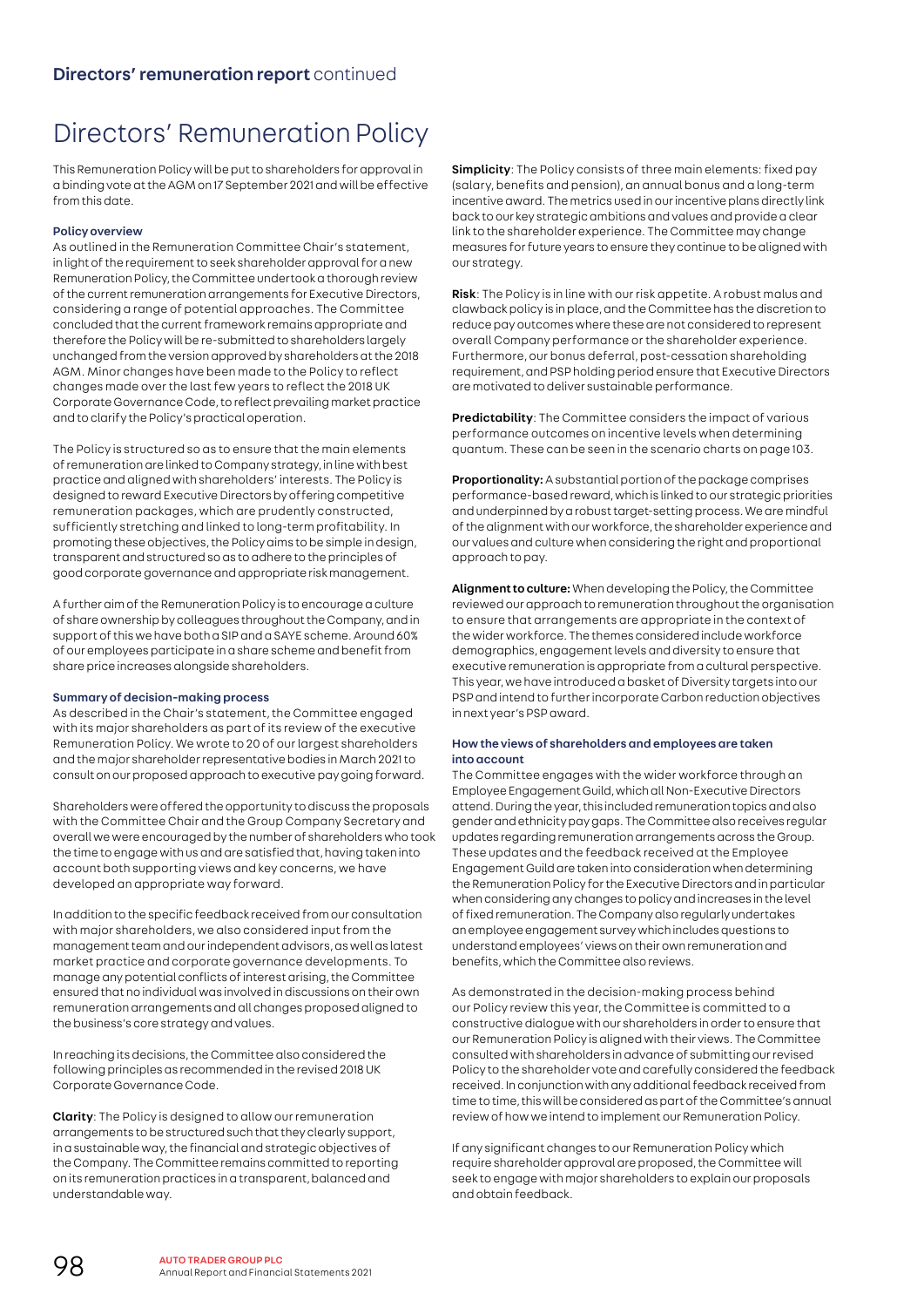### Remuneration Policy for Executive Directors

Our Policy is designed to offer competitive, but not excessive, remuneration structured so that there is a significant weighting towards performance-based elements. A significant proportion of our variable pay is delivered in shares with deferral and holding periods being mandatory, and with appropriate recovery and withholding provisions in place to safeguard against overpayments in the event of certain negative events occurring. The table below provides a full summary of the Policy elements for Executive Directors.

| <b>Element</b>                                                                                                           | <b>Purpose and link</b><br>to strategy                                                                                                  | <b>Operation and</b><br>performance conditions                                                                                                                                                                                                                                                                                                                                                                                                                                                                                                                                                                          | Maximum<br>opportunity                                                                                                                                                                                                                                                                                                                                                                                                                                                                                                                                                                                                                                                                                                                                                                                                                      | Performance<br>assessment                                                                                                                                          |
|--------------------------------------------------------------------------------------------------------------------------|-----------------------------------------------------------------------------------------------------------------------------------------|-------------------------------------------------------------------------------------------------------------------------------------------------------------------------------------------------------------------------------------------------------------------------------------------------------------------------------------------------------------------------------------------------------------------------------------------------------------------------------------------------------------------------------------------------------------------------------------------------------------------------|---------------------------------------------------------------------------------------------------------------------------------------------------------------------------------------------------------------------------------------------------------------------------------------------------------------------------------------------------------------------------------------------------------------------------------------------------------------------------------------------------------------------------------------------------------------------------------------------------------------------------------------------------------------------------------------------------------------------------------------------------------------------------------------------------------------------------------------------|--------------------------------------------------------------------------------------------------------------------------------------------------------------------|
| Salary                                                                                                                   |                                                                                                                                         |                                                                                                                                                                                                                                                                                                                                                                                                                                                                                                                                                                                                                         |                                                                                                                                                                                                                                                                                                                                                                                                                                                                                                                                                                                                                                                                                                                                                                                                                                             |                                                                                                                                                                    |
| Change from<br>previous policy:<br>Normal salary<br>effective date updated<br>to align with wider<br>workforce approach. | To recruit and<br>reward executives<br>of high calibre.<br>Recognises individual's<br>experience,<br>responsibility and<br>performance. | Salaries are normally reviewed<br>annually with changes effective<br>from 1 July but may be reviewed<br>at other times if considered<br>appropriate.<br>Salary reviews will consider:<br>• personal performance;<br>· Group performance;<br>• the nature and scope of the role;<br>• the individual's experience; and<br>· increases elsewhere in<br>the Company.<br>Periodic reviews of market practice<br>(for example, in comparable<br>companies in terms of size and<br>complexity) will also be undertaken.<br>The Committee considers the<br>impact of any salary increase on<br>the total remuneration package. | There is no prescribed maximum<br>salary level or salary increase;<br>however, any base salary increases<br>will normally be in line with the<br>percentage increases awarded to<br>other employees of the Group.<br>However, increases may be made<br>outside of this policy in appropriate<br>circumstances, such as:<br>• Where a Director is appointed on<br>a salary that is at the lower end of<br>the market practice range, larger<br>increases may be awarded as<br>the executive gains experience<br>to move the salary closer to a<br>more typical market level.<br>• Where there has been a change in<br>the nature and scope of the role.<br>• Where there has been a significant<br>and sustained change in the size<br>and complexity of the business.<br>• Where there has been a significant<br>change in market practice. | The Committee reviews the<br>salaries of Executive Directors<br>each year taking due account<br>of all the factors described in<br>how the salary policy operates. |
| <b>Benefits</b>                                                                                                          |                                                                                                                                         |                                                                                                                                                                                                                                                                                                                                                                                                                                                                                                                                                                                                                         |                                                                                                                                                                                                                                                                                                                                                                                                                                                                                                                                                                                                                                                                                                                                                                                                                                             |                                                                                                                                                                    |
| Change from<br>previous policy:<br>None.                                                                                 | To provide competitive<br>benefits to ensure<br>the wellbeing<br>of employees.                                                          | Executive Directors are entitled<br>to the following benefits:<br>· life assurance;                                                                                                                                                                                                                                                                                                                                                                                                                                                                                                                                     | The value of benefits is not capped<br>as it is determined by the cost to<br>the Company, which may vary.                                                                                                                                                                                                                                                                                                                                                                                                                                                                                                                                                                                                                                                                                                                                   | N/A                                                                                                                                                                |
|                                                                                                                          |                                                                                                                                         | • income protection insurance; and<br>• private medical insurance.                                                                                                                                                                                                                                                                                                                                                                                                                                                                                                                                                      |                                                                                                                                                                                                                                                                                                                                                                                                                                                                                                                                                                                                                                                                                                                                                                                                                                             |                                                                                                                                                                    |
|                                                                                                                          |                                                                                                                                         | The Committee may determine that<br>Executive Directors should receive<br>additional reasonable benefits if<br>appropriate, taking into account<br>typical market practice and<br>practice throughout the Group.                                                                                                                                                                                                                                                                                                                                                                                                        |                                                                                                                                                                                                                                                                                                                                                                                                                                                                                                                                                                                                                                                                                                                                                                                                                                             |                                                                                                                                                                    |
|                                                                                                                          |                                                                                                                                         | Executive Directors may be<br>reimbursed for all reasonable<br>expenses and the Company may<br>settle any tax incurred in relation<br>to these.                                                                                                                                                                                                                                                                                                                                                                                                                                                                         |                                                                                                                                                                                                                                                                                                                                                                                                                                                                                                                                                                                                                                                                                                                                                                                                                                             |                                                                                                                                                                    |
|                                                                                                                          |                                                                                                                                         | Where an Executive Director is<br>required to relocate to perform their<br>role, they may be provided with<br>reasonable benefits as determined<br>by the Committee in connection<br>with this relocation (on either a<br>one-off or ongoing basis), including<br>any benefits such as housing, travel<br>or education allowances.                                                                                                                                                                                                                                                                                      |                                                                                                                                                                                                                                                                                                                                                                                                                                                                                                                                                                                                                                                                                                                                                                                                                                             |                                                                                                                                                                    |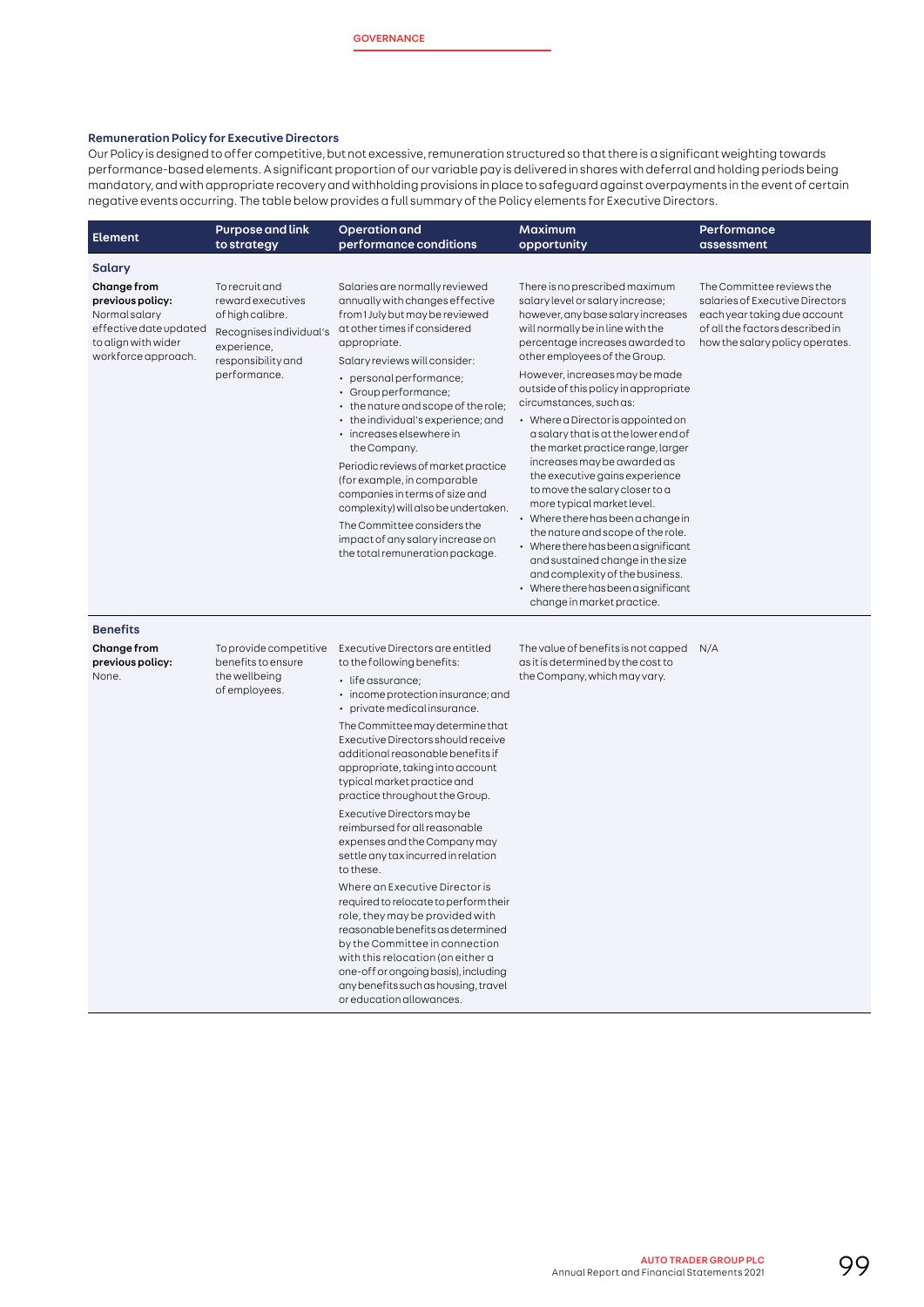# Directors' remuneration report continued

| <b>Element</b>                                                                                                                                                                                                                                                                                                                                            | <b>Purpose and link</b><br>to strategy              | Operation and<br>performance conditions                                                                                                                                                                                                                | <b>Maximum</b><br>opportunity                                                                                        | <b>Performance</b><br>assessment |
|-----------------------------------------------------------------------------------------------------------------------------------------------------------------------------------------------------------------------------------------------------------------------------------------------------------------------------------------------------------|-----------------------------------------------------|--------------------------------------------------------------------------------------------------------------------------------------------------------------------------------------------------------------------------------------------------------|----------------------------------------------------------------------------------------------------------------------|----------------------------------|
| <b>Pension</b>                                                                                                                                                                                                                                                                                                                                            |                                                     |                                                                                                                                                                                                                                                        |                                                                                                                      |                                  |
| Change from<br>previous policy:<br>Following<br>a review we have<br>increased the<br>maximum pension<br>opportunity for the<br>wider workforce from<br>5% of salary to 7%<br>of salary. To maintain<br>alignment with the<br>wider workforce the<br>pension allowance<br>provided to Executive<br>Directors will also<br>be increased to 7%<br>of salary. | To provide retirement<br>benefits for<br>employees. | Directors are eligible to receive<br>employer contributions to the<br>Company's pension plan (which is a<br>defined contribution plan), a salary<br>supplement in lieu of pension<br>benefits (or combination of the<br>above) or similar arrangement. | Maximum contribution in line with<br>the contribution of other<br>employees in the Group, currently<br>7% of salary. | N/A                              |

#### Annual bonus

# Change from

previous policy: Updated discretions. To incentivise and which are closely linked to the corporate strategy.

reward the achievement predominantly on stretching of annual financial and financial and operational operational objectives objectives set at the beginning The annual bonus is based of the year and assessed by the Committee following the year end.

Half of any bonus earned is normally subject to deferral into shares under the Deferred Annual Bonus Plan ('DABP'), typically for a period of two years from the date of award. The deferred shares will vest subject to continued employment, but there are no further performance targets.

A dividend equivalent provision applies, as described below. Recovery and withholding provisions

apply, as described below. Participation in the bonus plan, and all bonus payments, are at the discretion of the Committee. Maximum of 150% of salary as determined by the Committee. Financial measures will normally represent the majority of bonus, with strategic or operational non-financial targets representing the balance (if any).

Not more than 20% of each part of the bonus will be payable for achieving the relevant threshold hurdle.

Measures and weightings may change each year to reflect any year-on-year changes to business priorities.

The Committee has the discretion to adjust targets for any exceptional events (including acquisitions or disposals) that may occur during the year.

The Committee also has the discretion to adjust the bonus outcome if it is not considered to be reflective of underlying financial or non-financial performance of the business or the performance of the individual over the performance period or where the outcome is not considered appropriate in the context of the experience of shareholders or other stakeholders.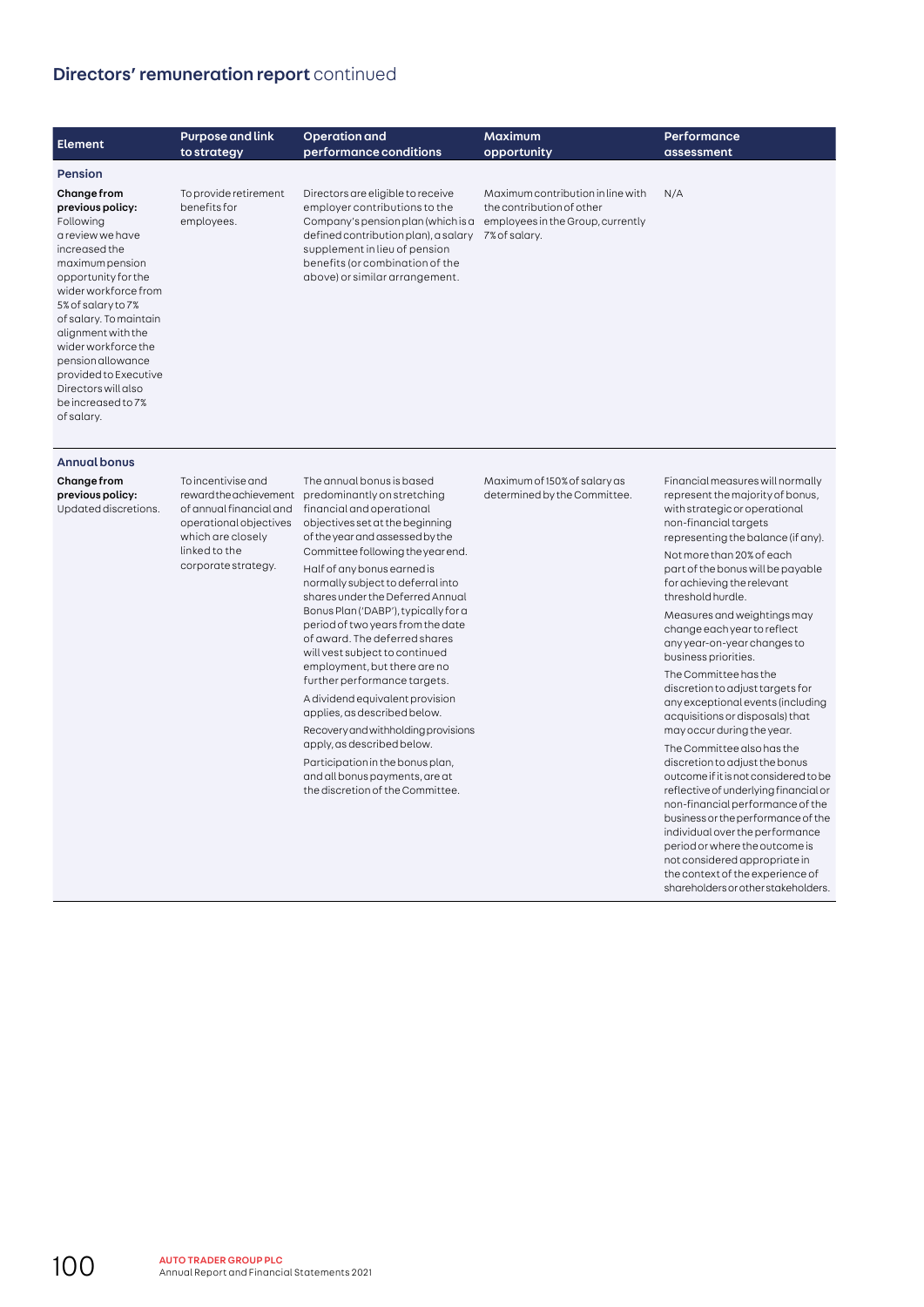|                                                                                                      | <b>Purpose and link</b>                                                                                                                                                                                      | <b>Operation</b> and                                                                                                                                                                                                                                                                                                                                                                                                                                                                                                                                                                                                                                                                                                                                                                                         | Maximum                                                                                                                                                                             | Performance                                                                                                                                                                                                                                                                                                                                                                                                                                                                                                                                                                                                                                                                                                                                                                                                                                                                                                                                                                                                                         |  |
|------------------------------------------------------------------------------------------------------|--------------------------------------------------------------------------------------------------------------------------------------------------------------------------------------------------------------|--------------------------------------------------------------------------------------------------------------------------------------------------------------------------------------------------------------------------------------------------------------------------------------------------------------------------------------------------------------------------------------------------------------------------------------------------------------------------------------------------------------------------------------------------------------------------------------------------------------------------------------------------------------------------------------------------------------------------------------------------------------------------------------------------------------|-------------------------------------------------------------------------------------------------------------------------------------------------------------------------------------|-------------------------------------------------------------------------------------------------------------------------------------------------------------------------------------------------------------------------------------------------------------------------------------------------------------------------------------------------------------------------------------------------------------------------------------------------------------------------------------------------------------------------------------------------------------------------------------------------------------------------------------------------------------------------------------------------------------------------------------------------------------------------------------------------------------------------------------------------------------------------------------------------------------------------------------------------------------------------------------------------------------------------------------|--|
| <b>Element</b>                                                                                       | to strategy                                                                                                                                                                                                  | performance conditions                                                                                                                                                                                                                                                                                                                                                                                                                                                                                                                                                                                                                                                                                                                                                                                       | opportunity                                                                                                                                                                         | assessment                                                                                                                                                                                                                                                                                                                                                                                                                                                                                                                                                                                                                                                                                                                                                                                                                                                                                                                                                                                                                          |  |
| Performance Share Plan ('PSP')                                                                       |                                                                                                                                                                                                              |                                                                                                                                                                                                                                                                                                                                                                                                                                                                                                                                                                                                                                                                                                                                                                                                              |                                                                                                                                                                                     |                                                                                                                                                                                                                                                                                                                                                                                                                                                                                                                                                                                                                                                                                                                                                                                                                                                                                                                                                                                                                                     |  |
| Change from<br>previous policy:<br>Updated discretions.                                              | To incentivise and<br>recognise successful<br>execution of the<br>business strategy over<br>the longer term.<br>To align the long-term<br>interests of Executive<br>Directors with those<br>of shareholders. | Awards will normally be made<br>annually under the PSP, and will<br>take the form of nil-cost options<br>or conditional share awards.<br>Participation and individual award<br>levels will be determined at the<br>discretion of the Committee within<br>the Policy.<br>Awards normally vest after three<br>years subject to the extent to<br>which the performance conditions<br>specified for the awards are<br>satisfied, and continued service.<br>Recovery and withholding provisions<br>apply, as described below.<br>Executive Directors are required<br>to retain vested shares delivered<br>under the PSP for at least two years<br>from the point of vesting, subject<br>to the terms of the holding period<br>described below.<br>A dividend equivalent provision<br>applies, as described below. | Normal circumstances: maximum<br>of 200% of salary as determined by<br>the Committee.<br>Exceptional circumstances:<br>maximum of 300% of salary as<br>determined by the Committee. | The vesting of awards will be<br>subject to the achievement of<br>performance metrics which<br>may be financial, share price<br>or strategic in nature.<br>The metrics and weightings for<br>each award will be set out in the<br>Annual Report on Remuneration.<br>Any strategic measure(s) will<br>account for no more than 25%<br>of the award.<br>No more than 25% of the award<br>vests for achieving threshold<br>performance.<br>The Committee has the<br>discretion to adjust targets for<br>any exceptional events (including<br>acquisitions and disposals)<br>that occur during the<br>performance period.<br>The Committee retains the<br>discretion to adjust the vesting<br>outcome if it is not considered to be<br>reflective of underlying financial or<br>non-financial performance of the<br>business or the performance of the<br>individual over the performance<br>period or where the outcome is<br>not considered appropriate in<br>the context of the experience of<br>shareholders or other stakeholders. |  |
| All-employee share plans – SIP & SAYE<br>Change from<br>previous policy:<br>None.                    | To encourage<br>Group-wide equity<br>ownership across all<br>employees, and create<br>a culture of ownership.                                                                                                | The Company operates two<br>all-employee tax-advantaged<br>plans, namely a Save As You Earn<br>('SAYE') and a Share Incentive Plan<br>('SIP') for the benefit of Group<br>employees.<br>The operation of these plans will be<br>at the discretion of the Committee,<br>and Executive Directors will be<br>eligible to participate on the same<br>basis as other employees.                                                                                                                                                                                                                                                                                                                                                                                                                                   | Maximum permitted based on<br>HMRC limits from time to time.                                                                                                                        | N/A                                                                                                                                                                                                                                                                                                                                                                                                                                                                                                                                                                                                                                                                                                                                                                                                                                                                                                                                                                                                                                 |  |
| Share ownership guidelines                                                                           |                                                                                                                                                                                                              |                                                                                                                                                                                                                                                                                                                                                                                                                                                                                                                                                                                                                                                                                                                                                                                                              |                                                                                                                                                                                     |                                                                                                                                                                                                                                                                                                                                                                                                                                                                                                                                                                                                                                                                                                                                                                                                                                                                                                                                                                                                                                     |  |
| Change from<br>previous policy:<br>Introduction of<br>post-employment<br>shareholding<br>guidelines. | To increase alignment<br>between executives<br>and shareholders.                                                                                                                                             | <b>In-post:</b> Executive Directors are<br>expected to build and maintain a<br>holding of shares in the Company.<br>This is expected to be built through<br>retaining a minimum of 50% of the<br>net of tax vested PSP and DABP<br>shares, until the guideline level<br>is met.<br>The minimum share ownership<br>guideline is 200% of salary for<br>current Executive Directors.<br>Post-cessation: Following                                                                                                                                                                                                                                                                                                                                                                                               | Not applicable.                                                                                                                                                                     | N/A                                                                                                                                                                                                                                                                                                                                                                                                                                                                                                                                                                                                                                                                                                                                                                                                                                                                                                                                                                                                                                 |  |
|                                                                                                      |                                                                                                                                                                                                              | stepping down from the Board,<br>Executive Directors will normally<br>be expected to maintain a<br>minimum shareholding of 200%<br>of salary (or actual shareholding<br>if lower) for two years. The<br>Committee retains discretion<br>to waive this guideline if it is not<br>considered to be appropriate<br>in the specific circumstance.                                                                                                                                                                                                                                                                                                                                                                                                                                                                |                                                                                                                                                                                     |                                                                                                                                                                                                                                                                                                                                                                                                                                                                                                                                                                                                                                                                                                                                                                                                                                                                                                                                                                                                                                     |  |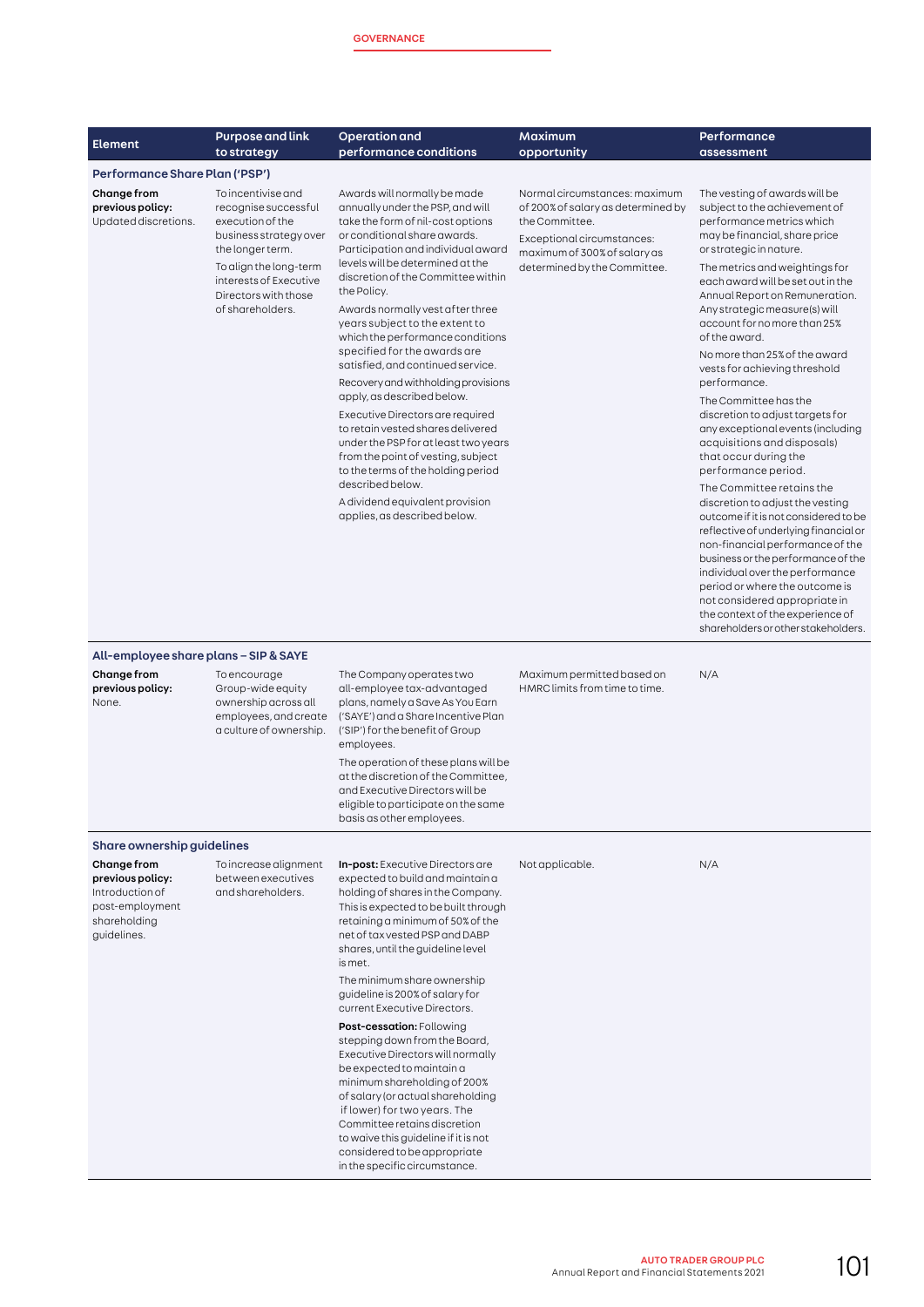## Notes to the Policy table

# Recovery and withholding provisions

Recovery and withholding provisions apply to variable pay, to enable the Company to recover amounts paid under the annual bonus and PSP in the event of the following negative events occurring within three years of the payment of a cash bonus, the grant date of an award under the DABP or the vesting date of PSP awards:

- a material misstatement or restatement to the audited financial statements or other data;
- an error in calculation leading to over-payment of bonus;
- individual gross misconduct:
- serious reputational damage;
- corporate failure; or
- any other circumstance which the Committee considers is similar in nature or effect.

Should such an event be suspected, there will be a further two years in which the Committee may investigate the event. The amount to be recovered would generally be the excess payment over the amount which would otherwise be paid, and recovery may be satisfied in a variety of ways, including through the reduction of outstanding deferred awards, reduction of the net bonus or PSP vesting and seeking a cash repayment.

# Dividend equivalents

Under the DABP and the PSP, the Committee may also pay the value of dividends, at the Committee's discretion, on vested shares (in cash or shares) which may assume the reinvestment of dividends on a cumulative basis.

#### Discretion available under the Policy

In order to ensure that the Remuneration Policy is capable of achieving its intended aims, the Committee retains certain discretions over the operation of the variable pay policy. These include the ability to vary the operation of the plans in certain circumstances (such as a change of control, rights issue, corporate restructuring event, special dividend or acquisition or disposal) including the timing and determination of payouts/vesting; and making appropriate adjustments to performance measures or targets as necessary to ensure that performance conditions remain appropriate. However, it should be noted that in the event that the measures or targets are varied for outstanding awards in the light of a corporate event, the revised targets may not be materially less difficult to satisfy.

New to this Policy and in line with best practice and shareholder expectations, the Committee retains the discretion to adjust the vesting outcome if it is not considered to be reflective of underlying financial or non-financial performance of the business or the performance of the individual over the performance period or where the outcome is not considered appropriate in the context of the experience of shareholders or other stakeholders.

Should these discretions be used, they would be explained in the Annual Report on Remuneration and may be subject to consultation with shareholders as appropriate.

# Operation of the PSP holding period

Executive Directors are required to retain vested shares delivered under the PSP (on a net of tax basis, where applicable) for at least two years from the point of vesting. In exceptional circumstances, the Committee may at its discretion allow participants to sell, transfer, assign or dispose of some or all of the PSP shares before the end of the holding period.

#### Previously agreed payment

The Committee reserves the right to make any remuneration payments and/or payments for loss of office (including exercising any discretions available to it in connection with such payments) notwithstanding that they are not in line with the Policy set out above where the terms of the payment were agreed (i) before 17 September 2015 (the date the Company's first shareholder-approved Directors' Remuneration Policy came into effect); (ii) before the Policy set out above came into effect, provided that the terms of the payment were consistent with the shareholder-approved Directors' Remuneration Policy in force at the time they were agreed; or (iii) at a time when the relevant individual was not a Director of the Company and, in the opinion of the Committee, the payment was not in consideration for the individual becoming a Director of the Company. For these purposes, 'payments' includes the Committee satisfying awards of variable remuneration and, in relation to an award over shares, the terms of the payment are 'agreed' at the time the award is granted.

#### Selection of performance measures

Annual bonus performance measures are selected annually to reflect the Group's key strategic initiatives for the year and include both financial and strategic or operational non-financial objectives. A majority weighting will be placed on financial performance, ensuring that payouts are closely linked to the Group's performance and the execution of strategy.

PSP awards to be granted in 2021/22 will be subject to the achievement of Operating profit growth, Total Group revenue growth and a basket of Diversity targets. The Committee believes this combination of measures ensures that rewards are linked to long-term shareholder value creation and the culture and values of the business. The performance metrics used and their weighting may differ for awards to ensure they continue to support the Company's long-term growth strategy.

# Differences in Remuneration Policy between Executive Directors and other employees

Whilst the Policy described above applies specifically to the Company's Executive Directors, the Policy principles are designed with due regard to employees across the Group.

'At risk, performance-linked pay' is restricted to the most senior employees in the Company, as it is this group that is most influential in driving corporate performance.

The Committee is committed to promoting a culture of widespread share ownership across all levels of the organisation. At senior levels this will predominantly be achieved through participation in performance-based incentive plans, whilst across the rest of the workforce it will be supported via all-employee share plans.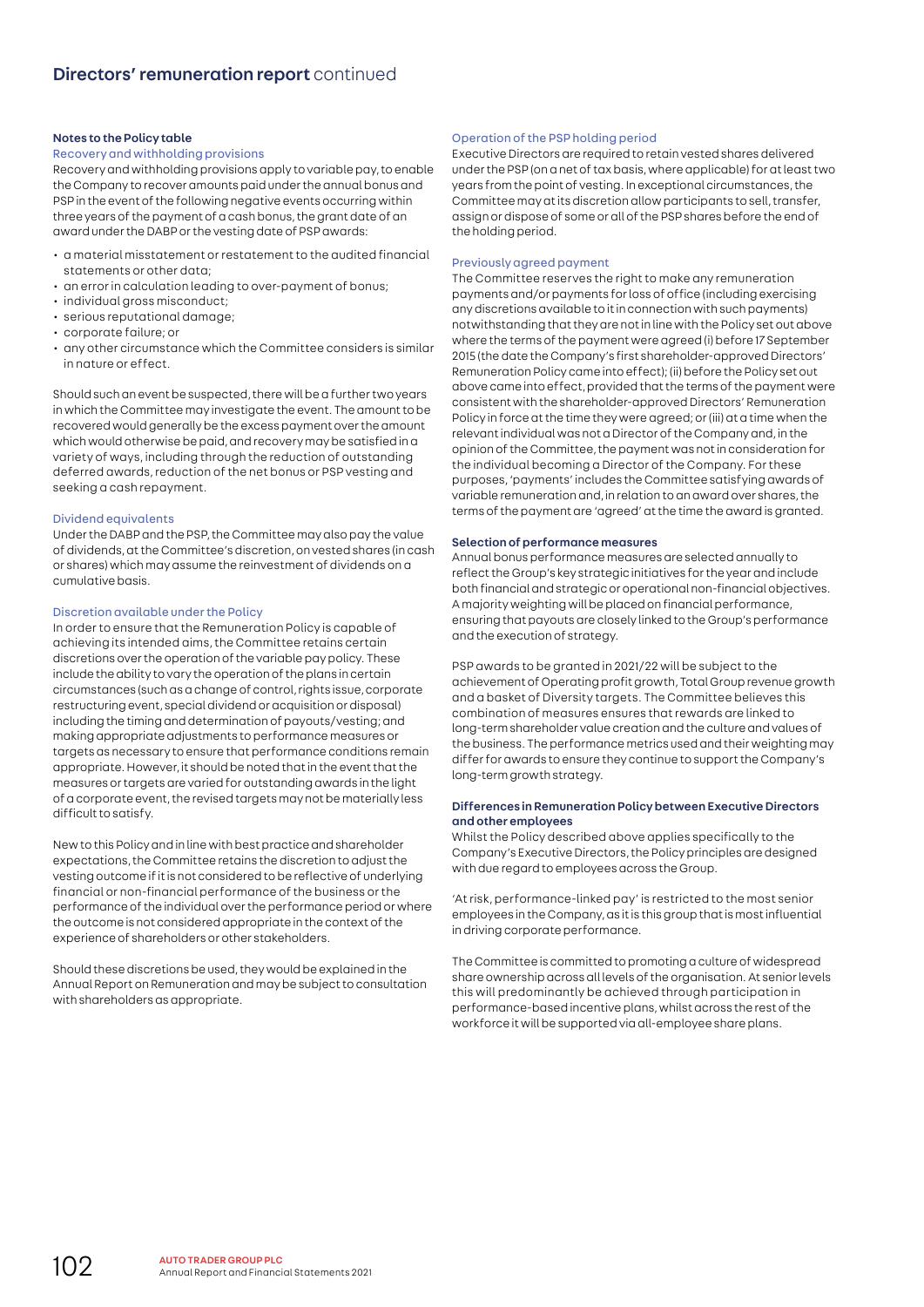#### Illustration of application of Remuneration Policy

The charts below illustrate how the composition of the Executive Directors' remuneration packages varies under three different performance scenarios: threshold, on-target and maximum, both as a percentage of total remuneration opportunity and as a total value. It should be noted that these scenarios are for illustrative purposes only and have been determined using the approach specified in the regulations. They should not be construed as profit forecasts or a prediction of share price movements.



#### Assumptions

- Minimum = fixed pay (base salary, benefits and pension).
- Target = fixed pay plus 50% of maximum bonus payout and 50% vesting under the PSP.
- Maximum = fixed pay plus 100% of bonus payout and 100% PSP vesting.
- Maximum + share price growth = fixed pay plus 100% of bonus payout and 100% PSP vesting with a 50% increase in share price applied to the PSP award.

Salary levels have been pro-rated to reflect the pay increase applying on 1 July 2021. Annual variable remuneration is based on the salary applying from 1 July 2021. Long-term variable remuneration is based on the salary at expected date of grant. The value of taxable benefits is as disclosed in the single figure for the year ending 31 March 2021.

Aside from the maximum + share price growth scenario, no share price increase is assumed and any dividend equivalents payable are not included.

#### Service contracts and policy for payments on loss of office

The service contracts for the Executive Directors are terminable by either the Company or the Executive Director on 12 months' notice and make provision for early termination by way of payment of a cash sum equal to 12 months' salary and pension. The Company may continue to provide benefits until the end of the notice period or may make a payment to the value of 12 months' contractual benefits.

Payment in lieu of notice can be paid either as a lump sum or in equal monthly instalments over the notice period and will normally be subject to mitigation. The Committee will consider the particular circumstances of each leaver and retains flexibility as to at what point, and the extent to which, payments are reduced.

The Committee reserves the right to make any other payments in connection with a Director's cessation of office or employment where the payments are made in good faith in discharge of an existing legal obligation (or by way of damages for breach of such an obligation) or by way of settlement of any claim arising in connection with the cessation of a Director's office or employment or for any fees for outplacement assistance and/or the Director's legal and/or professional advice fees in connection with his/her cessation of office or employment. SAYE options will become exercisable on cessation of employment to the extent permitted in accordance with the rules of the SAYE scheme, which does not provide for the exercise of discretion by the Committee. On cessation, a payment may be made in respect of accrued but untaken holiday.

Relevant details will be provided in the Annual Report on Remuneration should such circumstances apply.

In summary, the contractual provisions on termination where the Company elects to make a payment in lieu of notice are as follows:

| <b>Performance measures</b>                 | <b>Detailed terms</b>                                                                                                                                                                                                         |
|---------------------------------------------|-------------------------------------------------------------------------------------------------------------------------------------------------------------------------------------------------------------------------------|
| Notice period                               | 12 months by either party.                                                                                                                                                                                                    |
| Termination payments over the notice period | 100% of salary and pension contribution for the relevant period.<br>The Company may continue to provide benefits until the end of the notice period<br>or may make a payment to the value of 12 months' contractual benefits. |
| Change of control                           | No enhanced provisions on a change of control.                                                                                                                                                                                |

The Executive Directors are subject to annual re-election at the AGM. Service contracts are available for inspection at the Company's registered office.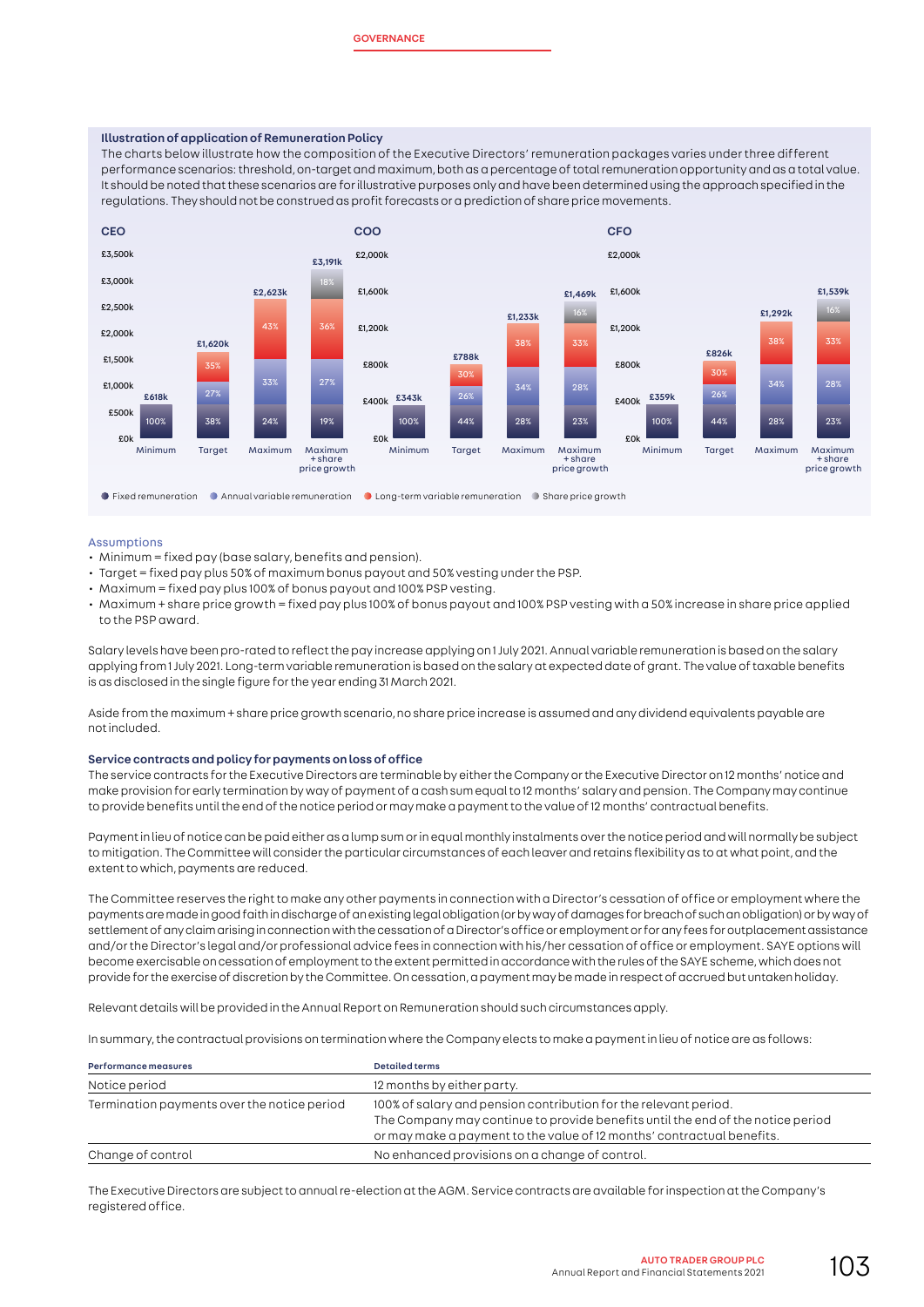#### Annual bonus on termination

There is no automatic or contractual right to bonus payment. At the discretion of the Committee, for certain leavers, a bonus may become payable at the normal payment date based on performance. Such bonus would normally be pro-rated for time in employment unless the Committee determines otherwise. At its discretion the Committee may also pay such bonus at the time of cessation of employment based on performance to that date. Any bonus paid may be paid 100% in cash for the year of departure or preceding financial year if the bonus for that year has not yet been awarded. Should the Committee decide to make a payment in such circumstances, the rationale would be fully disclosed in the Annual Report on Remuneration.

#### DABP awards on termination

Any existing awards under the DABP will lapse on termination unless the termination is due to death, the sale of the employing company from the business or otherwise at the discretion of the Committee. Where an award does not lapse it will vest on cessation (or on such later date as the Committee determines), to the extent determined by the Committee.

#### PSP on termination

Share-based awards are outside of service contracts provisions. Normally, PSP awards will lapse upon a participant ceasing to hold employment. However, under the rules of the PSP, in certain prescribed circumstances (namely death, sale of employing company from the business or otherwise at the discretion of the Committee), 'good leaver' status can be applied. In exercising its discretion as to whether an Executive Director should be treated as a good leaver, the Committee will take into account the performance of the individual and the reasons for their departure and, in the event of this determination being made, will set out its rationale in the following Annual Report on Remuneration. Awards will typically vest on the originally anticipated date, although the Committee has discretion to vest awards sooner (and to assess performance conditions accordingly if vesting occurs before the end of the performance period).

The extent to which PSP awards will vest in good leaver circumstances will depend on:

- (i) the extent to which the performance conditions have been satisfied at the end of the performance period (or such other relevant time as the Committee determines); and
- (ii) unless the Committee determines otherwise, the pro-rating of the award determined by the period of time served in employment during the vesting period.

## Change of control

In the event of a change of control of the Company or other relevant event, awards under the PSP, DABP and SIP and options under the SAYE scheme will vest early. Vesting of awards under the PSP will be determined by applying any relevant performance condition and, unless the Committee determines otherwise, pro-rating the award by reference to the period of time from grant to vest as a proportion of a period of three years. The DABP award shall vest in full, and the extent to which a SAYE option can be exercised will be determined by the Committee in accordance with the rules of the SAYE scheme on the same basis as for other employees.

#### Approach to recruitment and promotions

The recruitment package for a new Executive Director would normally be set in accordance with the terms of the Company's approved Remuneration Policy. Currently, this would include an annual bonus opportunity of up to 150% of salary and policy PSP award of up to 200% of salary (other than in exceptional circumstances where up to 300% of salary may be made). The Committee, however, retains discretion to include any other remuneration component or award which it feels is appropriate taking into account the specific circumstances of the recruitment, subject to the limit on variable remuneration of 350% of salary (450% of salary in exceptional circumstances) which is in line with current Policy limits. This limit does not include any payment(s) or award(s) made to 'buy-out' remuneration forfeited on leaving a previous employer. The key terms and rationale for any such component would be disclosed as appropriate in that year's Annual Report on Remuneration.

On recruitment, salary will be set so as to reflect the individual's experience and skills. It may be set at a level below the normal market rate, with phased increases greater than those received by others as the Executive Director gains experience.

Where an individual forfeits outstanding variable pay opportunities or contractual rights at a previous employer as a result of appointment, the Committee may offer compensatory payments or awards, in such form as the Committee considers appropriate taking into account relevant factors which may include the form of awards, expected value and vesting timeframe of forfeited opportunities. When determining any such 'buyout', the principle would be that awards would be on a 'like-for-like' basis unless this is considered by the Committee not to be practical or appropriate.

Where an Executive Director is required to relocate from their home location to take up their role, the Committee may provide assistance with relocation (either via one-off or ongoing payments or benefits).

If an internal candidate is promoted to the Board, legacy terms and conditions would normally be honoured, including pension entitlements and any outstanding incentive awards.

In the event of recruitment, the Committee may grant awards to a new Executive Director relying on the exemption in the Listing Rules which allows for the grant of awards, to facilitate, in unusual circumstances, the recruitment of an Executive Director, without seeking prior shareholder approval or under any other appropriate Company incentive plan.

## Policy on external appointments

Subject to Board approval, Executive Directors are permitted to take on one non-executive position with another company and to retain their fees in respect of such position. Additional appointments may be undertaken in exceptional circumstances.